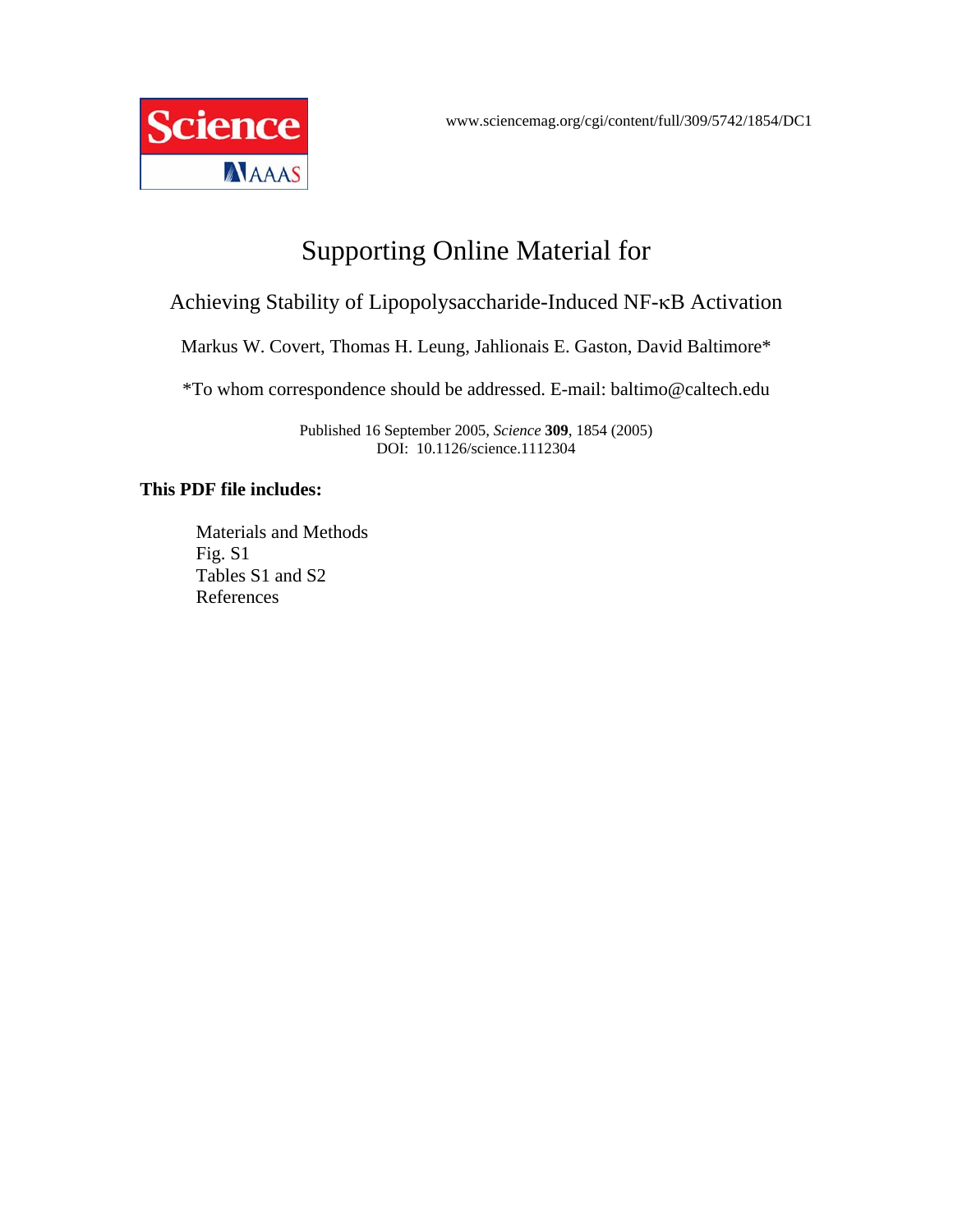#### **Supporting Online Material**

### **Achieving Stability of LPS-Induced NF-**κ**B Activation**

Markus W. Covert<sup>\*</sup>, Thomas H. Leung<sup>\*</sup>, Jahlionais E. Gaston and David Baltimore<sup>‡</sup>

Division of Biology

California Institute of Technology

Pasadena, CA 91125, USA

\* These authors contributed equally to this work.

‡ To whom correspondence should be addressed. Email: baltimo@caltech.edu

#### **Materials and Methods**

#### *Cell lines and culture*

Mouse embryo fibroblasts obtained from M. Yamamoto and S. Akira were grown in DMEM with 10% fetal calf serum. 100% confluent cells were treated for 48 hours with 0.5% serum containing medium and then stimulated with 0.5 µg/mL lipopolysaccharide (Sigma-Aldrich, St. Louis, MO) or 10 ng/mL murine  $TNF\alpha$  (Roche, Palo Alto, CA). Where indicated, cells were pre-treated for 60 minutes with 25µg/mL cycloheximide (Sigma-Aldrich). Neutralizing antibodies and soluble receptors were obtained from R&D Systems, Inc. (Minneapolis, MN), and media concentrations were determined from the given  $ED<sub>50</sub>$  range.

*Electrophoretic Mobility Shift Assay (EMSA)*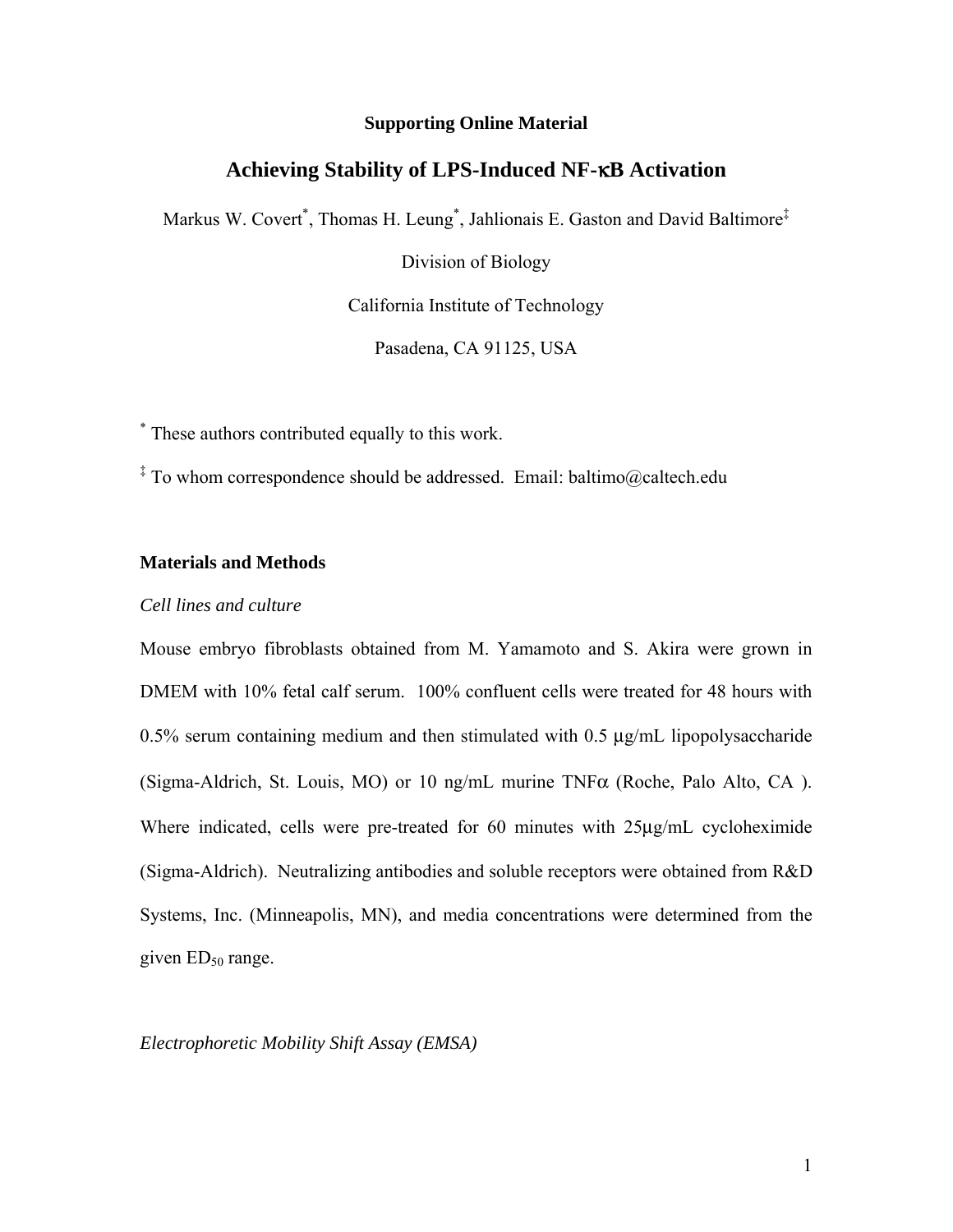EMSA was performed as described elsewhere (*S1*). Samples were normalized by Bradford assay. Every experiment was performed at least twice, most three times with high-reproducibility.

#### *ELISA*

After the cells were stimulated, 50  $\mu$ L of medium was taken and analyzed according to the manufacturer's instructions [\(www.biosource.com\)](http://www.biosource.com/).

#### *RNA isolation and gene expression determination*

Total RNA was isolated using a Qiagen RNEasy kit with on-column DNAse digestion (city, state), according to manufacturer's instructions ([www.qiagen.com](http://www.qiagen.com/)), and hybridized to Affymetrix Mouse Genome 430 2.0 Gene Chips, according to specified protocols ([www.affymetrix.com](http://www.affymetrix.com/)). Rosetta Resolver (Rosetta Biosoftware, Seattle, WA) was used to normalize and analyze the chip data.

cDNA synthesis was performed according to manufacturer's instructions ([www.appliedbiosystems.com](http://www.appliedbiosystems.com/)). Q-PCR was performed using Sybr Green PCR Master Mix (Applied Biosystems, Foster City, CA) and an Applied Biosystems Real-Time PCR machine. Samples were performed in triplicate and GAPDH or β-actin transcript was used to normalize between samples. Every experiment was performed at least twice, many three times with high reproducibility. Primer sequences are available upon request.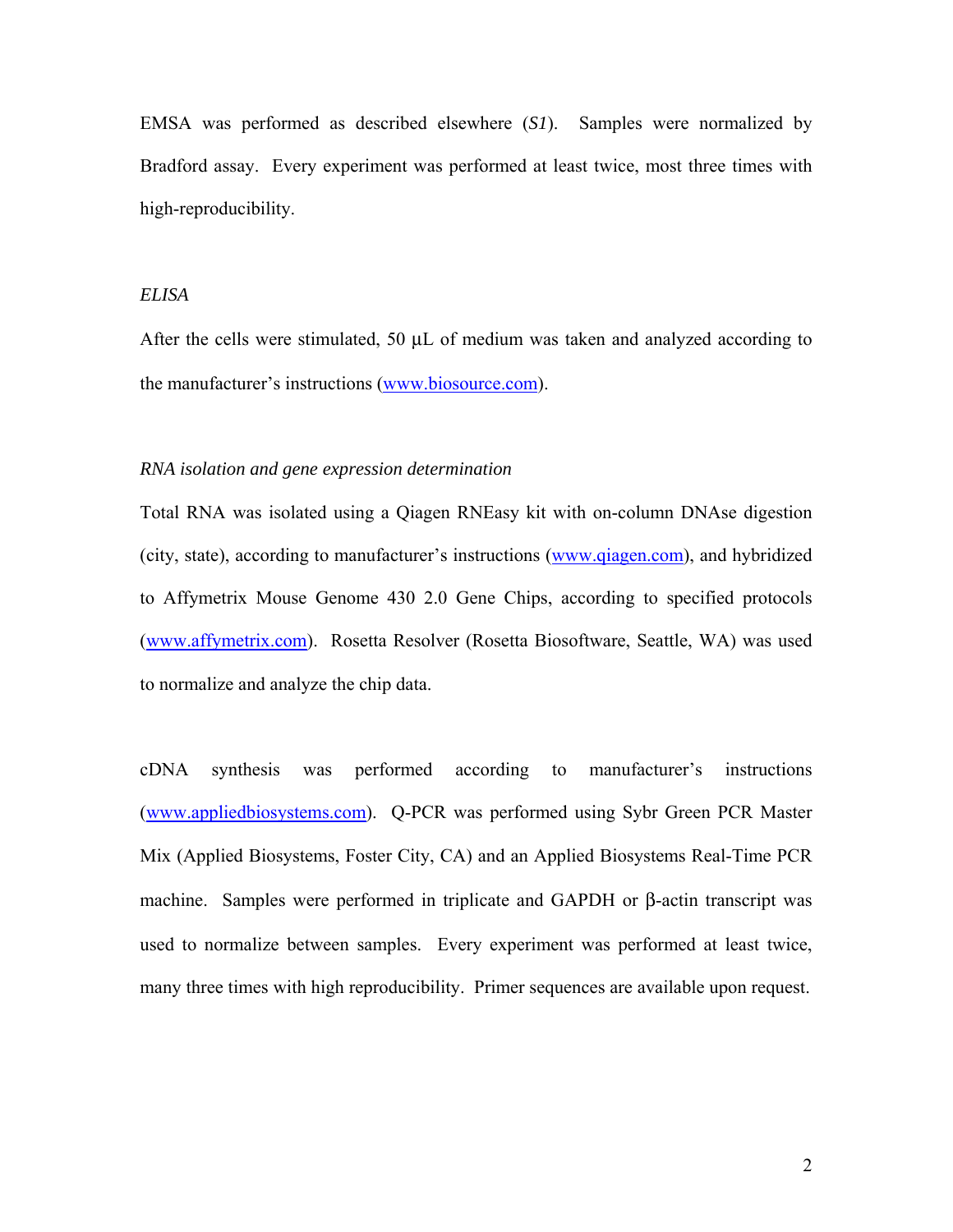*siRNA* The siRNA vectors and production were produced as described elsewhere (*S2,S3*).

#### *IKK Assay*

Anti-IKKγ immunoprecipitates (Santa Cruz Biotechnologies SC-8256) from WT, Trif-, and MyD88-deficient extracts stimulated with LPS for the indicated times were assayed for 30 minutes by a standard immune complex kinase assay. GST-IκBα (1-62) was used as a substrate. To ensure equal loading, Western analysis was performed using an anti-IKKα antibody (Imgenex IMG-136).

#### **Computational Methods**

We described a model used to describe the feedback control of NF- $\kappa$ B by I $\kappa$ B $\alpha$ previously (*1*). This model does not explicitly include upstream pathways, but was made to describe the response of immortalized mouse embryo fibroblasts to TNFα. This model was modified and expanded to enable simulation of the TLR-4 pathways to NF-κB activation, as described below. We used Berkeley Madonna software (Berkeley, CA) to perform all of the calculations described here.

#### *Modifications*

The parameters of oscillation observed in our specific cell type differed from those observed in our earlier study, and therefore we re-fit some of the parameters based on our own EMSA measurements of wild-type MEFs stimulated with TNFα as described above. The resulting parameter changes are shown in Table S1.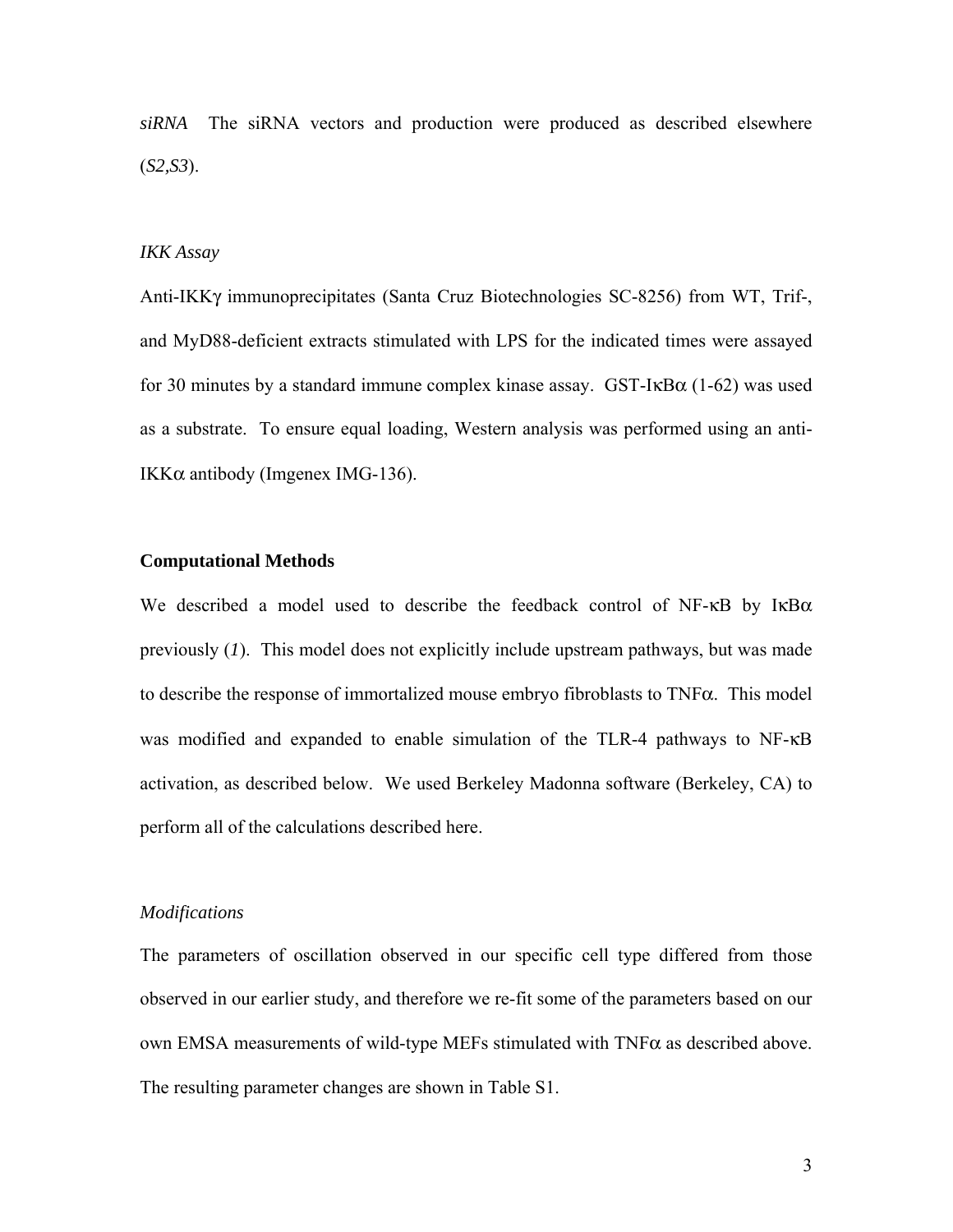For all of the parameters, the changes are relatively minor and mostly serve to decrease the oscillatory period. In three cases (k1, tr1, tr2), no measurement has been made and the previous model also determined these parameters by a fit. In the case of tr3, one study determined a spontaneous half-life of ~30 minutes for IκB RNA transcripts. Our degradation rate roughly corresponds to a half-life of 15 minutes, and the model was comparatively sensitive to this parameter.

#### *Expansion*

To simulate the interactions between the MyD88-dependent and -independent pathways, we represented each pathway as a first-order process with parameters as shown in Figure 2C. The parameters were fit using Berkeley Madonna's curve fitting function. LPS stimulation was represented as a step input of 0.09. Model files are available upon request.

**Figures** 



**Figure S1.** IRF-3 knockdown controls. (A) EMSA was used to determine activation of NF-κB in MyD88-deficient MEFs stimulated for 90 minutes with LPS or TNFα, where siRNA was inserted in a lentiviral vector to knockdown the expression of IRF-3 or LacZ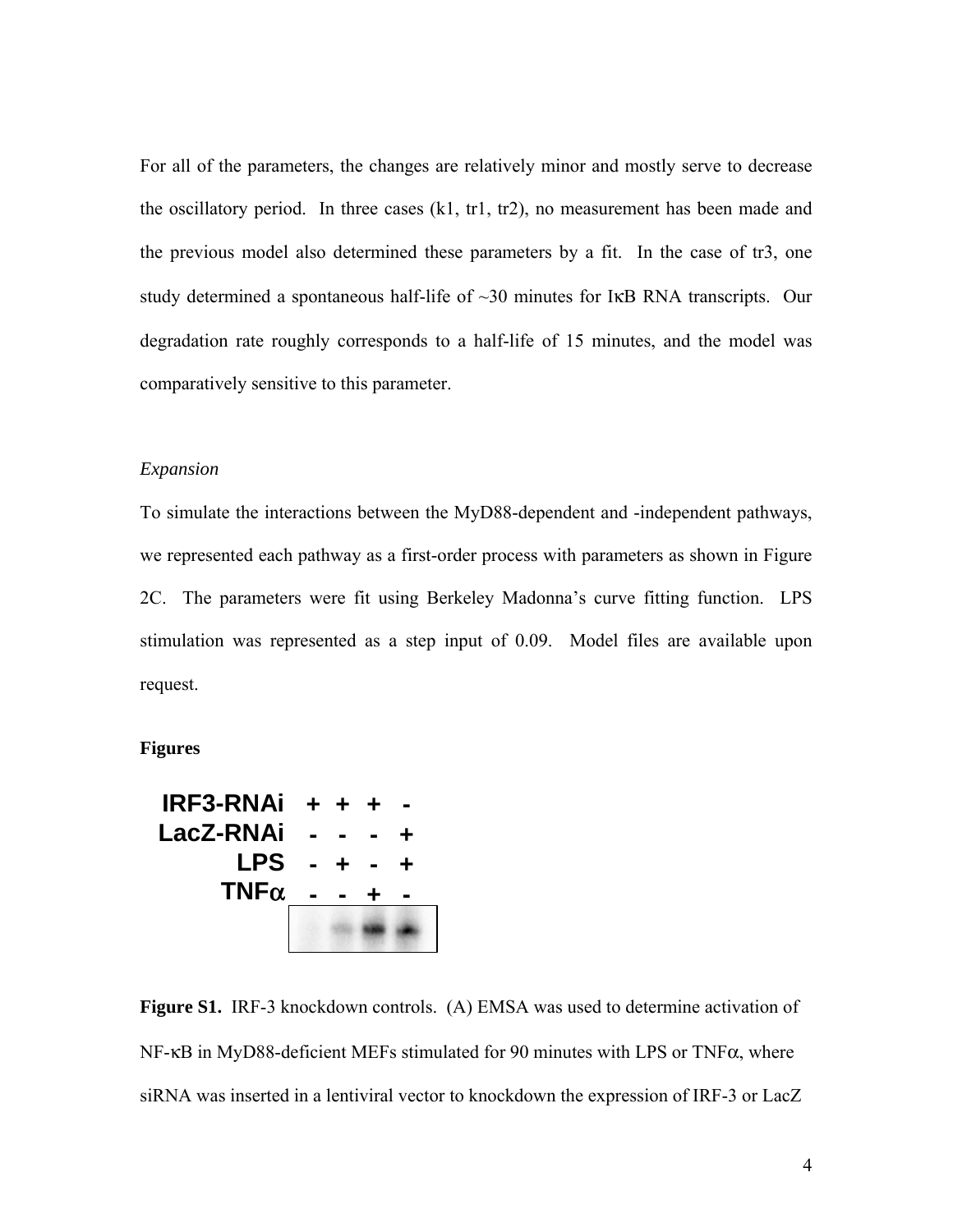(*2, 3*). The reduction in IRF-3 expression was approximately 4-fold, as confirmed by Western blot.

### **Tables**

**Table S1.** Parameter changes made to the Hoffmann/Levchenko model (*S1*)."Old" represents the H/L parameter, while "New" represents the value used in this study.

| <b>Symbol</b> [units] | Old    | <b>New</b> | <b>Description</b>                                                    |
|-----------------------|--------|------------|-----------------------------------------------------------------------|
| $k1$ [-]              | 5.4    | 3.0        | Nuclear NF- $\kappa$ B transport rate constant                        |
| $tr1$  -              | 0.2448 | 0.40       | I <sub>K</sub> B translation rate constant                            |
| tr2 $\lceil - \rceil$ | 0.99   | 0.94       | Enhancement of NF- $\kappa$ B on translation of I $\kappa$ B $\alpha$ |
| tr3 $[1/\text{min}]$  | 0.0168 | 0.08       | Degradation rate of IKB transcripts                                   |

**Table S2.** Significant gene expression after 45 minutes of

LPS stimulation as detected by Affymetrix microarray.

| <b>Gene Name</b> | <b>Intensity Fold Change</b> | <b>P-value</b> |
|------------------|------------------------------|----------------|
| Scyb2/MIP-2      | 22.3                         | 7.10E-42       |
| <b>TNFa</b>      | 13.0                         | 2.20E-20       |
| $Tnfsf9/4-1BB$   | 7.1                          | 8.30E-20       |
| $Scya4/MIP-1B$   | 6.5                          | 6.30E-08       |
| $CD-83$          | 6.4                          | 1.00E-13       |
| $Scya3/MIP-1a$   | 4.2                          | 8.20E-15       |
| $Scyb10/IP-10$   | 3.4                          | 3.20E-04       |
|                  |                              |                |